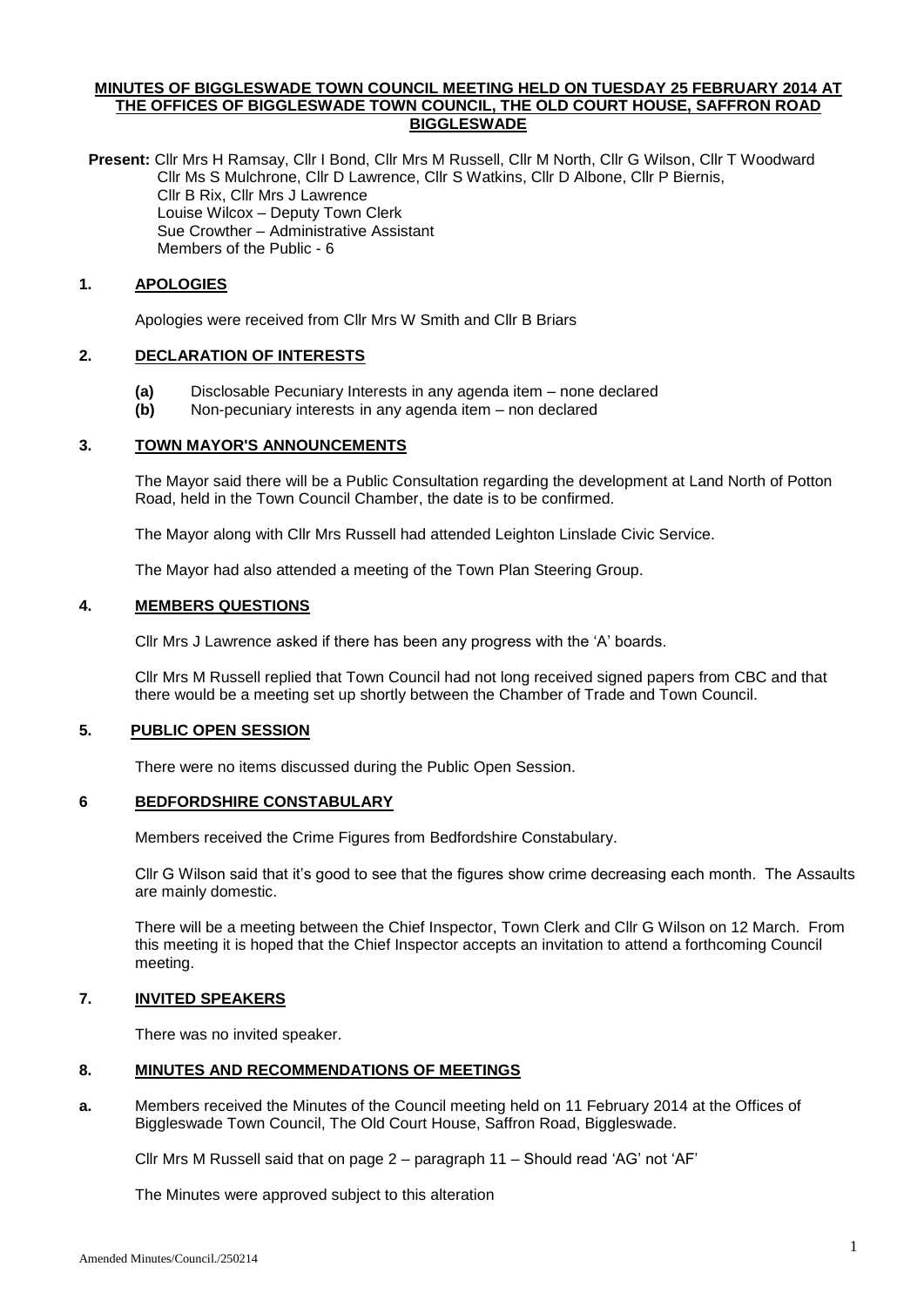### **9. MATTERS ARISING**

**a.** Minutes of the Council meeting held on 11 February 2014

Page 5 – James Gleaves presentation to Town Council re Biggleswade Transport Interchange – Cllr Mrs Russell said that the funding has been identified in the CBC Medium Financial Plan, this in addition to the £200k from LXB.

#### **10. PLANNING APPLICATIONS**

# **a. CB/14/00390/FULL – 146 London Road**

Proposed two storey side extension

It was **RESOLVED** that the Town Council raise no objection to this application provided the neighbours are consulted and that any comments they may make are considered by CBC in their deliberations. In addition, the Council is to ensure that their guidelines on the size of the proposed extension to the principle dwelling are complied with in order to eliminate detriment in respect of light and privacy of adjacent residents.

#### **b. CB/13/04438/MW – Former Quarry Plant Site, Warren Villas Quarry, New Road, Sandy**

Change of use of land to an inert waste recycling centre by screening, crushing and washing together with retrospective change of use of land to a mix of fishing and nature conservation uses and associated engineering operations to create fishing swims. (Re-submission of withdrawn application no CB/13/01874/MW)

*The previous application was considered by Town Council on 23 July 2013 when:*

*It was RESOLVED that Town Council OBJECT to this application. Members raised concerns about the increase in traffic on New Road and the access to the A1.*

Cllr Mrs M Russell proposed that Town Council **OBJECT** as previous to this application, this was seconded by Cllr P Biernis.

**A vote was taken: 11 voted in favour of Objection Cllr Mrs J Lawrence voted against Cllr D Lawrence abstained Therefore:**

It was **RESOLVED** that Town Council **OBJECT** to this application on the same grounds as previous –

Members raised concerns about the increase in traffic on New Road and the access to the A1.

#### **c. CB/14/00139/MW – Former Quarry Plant Site, Warren Villas Quarry, New Road, Sandy**

Construction of 5 soil bunds associated with proposed invert waste recycling centre, the subject of application CB/13/04438/MW

Cllr Mrs Russell proposed that Town Council **OBJECT** to this application on the same grounds as the application above, this was seconded by Cllr I Bond.

### **A vote was taken: 11 voted in favour of objection 2 voted against Therefore:**

It was **RESOLVED** that Town Council **OBJECT** to this application on the same grounds as CB/13/04438/MW

#### **d. CB/14/00509/FULL – 17 Cedar Avenue**

Single storey rear extension to replace existing conservatory.

It was **RESOLVED** that the Town Council raise no objection to this application provided the neighbours are consulted and that any comments they may make are considered by CBC in their deliberations. In addition, the Council is to ensure that their guidelines on the size of the proposed extension to the principle dwelling are complied with in order to eliminate detriment in respect of light and privacy of adjacent residents.

#### **e. CB/14/00539/FULL – 1 High Street, Biggleswade**

Replace existing flat roofed single storey extension to rear with new pitched roof single storey extension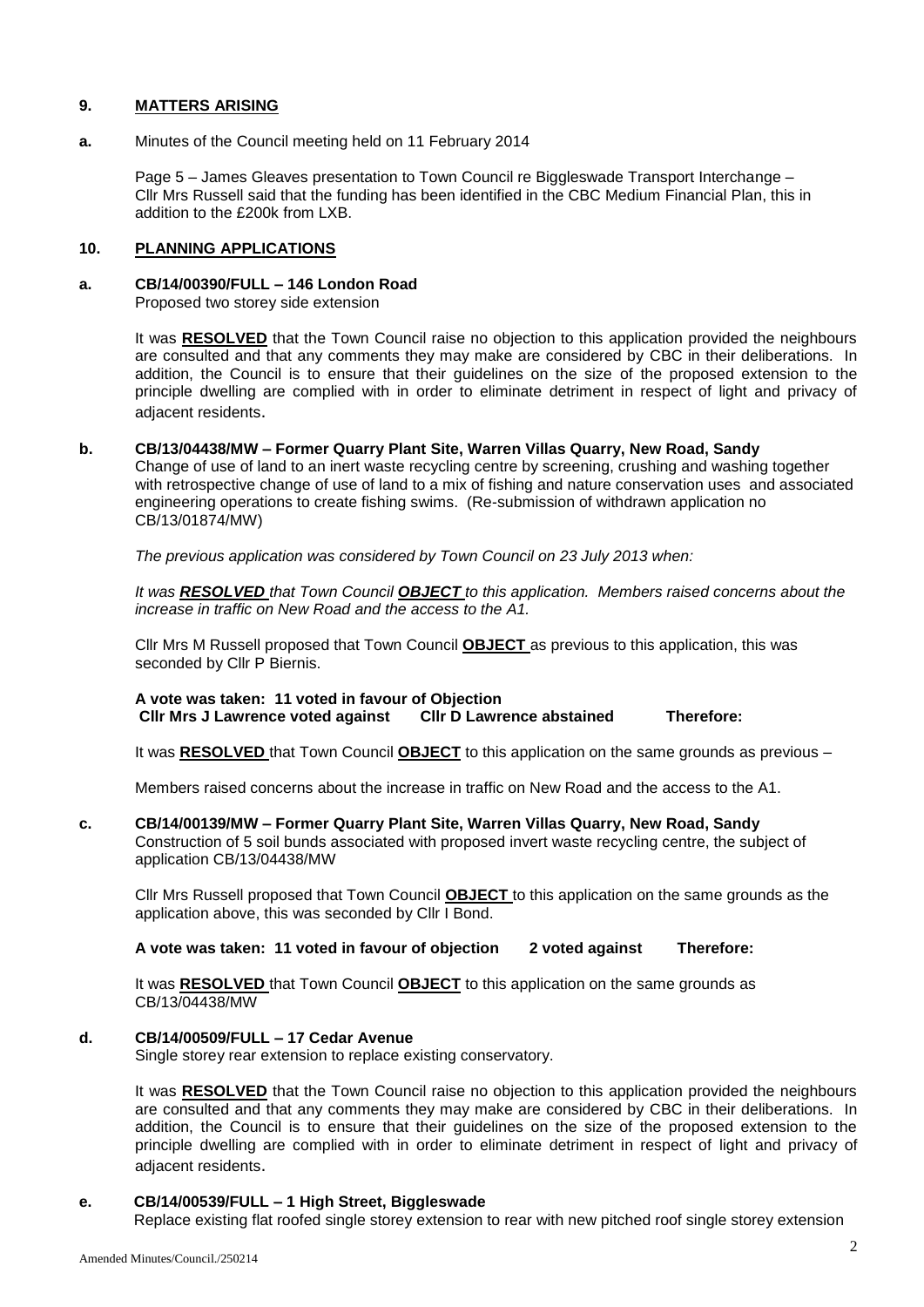It was **RESOLVED** that Town Council raise no objection to this application.

#### **f. CB/14/00529/RM – Land South Of, Potton Road, Biggleswade**

Reserved Matters: following Outline Application MB/03/01205/OUT to land parcel 38 and 39 for 60 dwellings including details of appearance, landscaping, layout and scale.

It was **RESOLVED** that Town Council raise no objection to this application.

#### **g. CB/14/00473 – 20 Spring Close**

Erection of attached dwelling with alteration to existing garage and parking.

It was **RESOLVED** that the Town Council raise no objection to this application provided the neighbours are consulted and that any comments they may make are considered by CBC in their deliberations. In addition, the Council is to ensure that their guidelines on the size of the proposed extension to the principle dwelling are complied with in order to eliminate detriment in respect of light and privacy of adjacent residents.

### **11. ACCOUNTS**

#### **a. Financial Administration**

Members received the following accounts:

- i. Detailed Balance Sheet to 31 January 2014
- ii. Summary of Income & Expenditure.
- iii. Current Bank Account, receipts and payments to 31 January 2014

Cllr M North proposed that the Accounts be adopted, this was seconded by Cllr Mrs M Russell.

#### **A vote was taken: All voted in favour Therefore:**

It was **RESOLVED** that these Accounts be adopted.

#### **12. ITEMS FOR CONSIDERATION**

#### **a. Consultation on the Gypsy and Traveller Local Plan Pre-Submission 2014**

Correspondence was received from CBC regarding the above Consultation which is open from 17 February to 31 March 2014.

The Draft Plan, supporting documents and response form are available online at:

[www.centralbedfordshire.gov.uk/gypsytravellerplan](http://www.centralbedfordshire.gov.uk/gypsytravellerplan)

A copy of the correspondence was attached to the agenda.

It was **RESOLVED** that Members would add their own comments via the CBC website.

# **13. ITEMS FOR INFORMATION**

# **a. Planning application outcomes**

A report detailing the outcome of recent planning applications was attached to the agenda.

It was **RESOLVED** that this be noted.

# **b. Footways works – Boddington Gardens, Biggleswade**

CBC has notified Town Council of Footways works that are planned to commence in Boddington Gardens on 24 February. The works are expected to take up to 6 weeks to complete.

A copy was attached to the agenda.